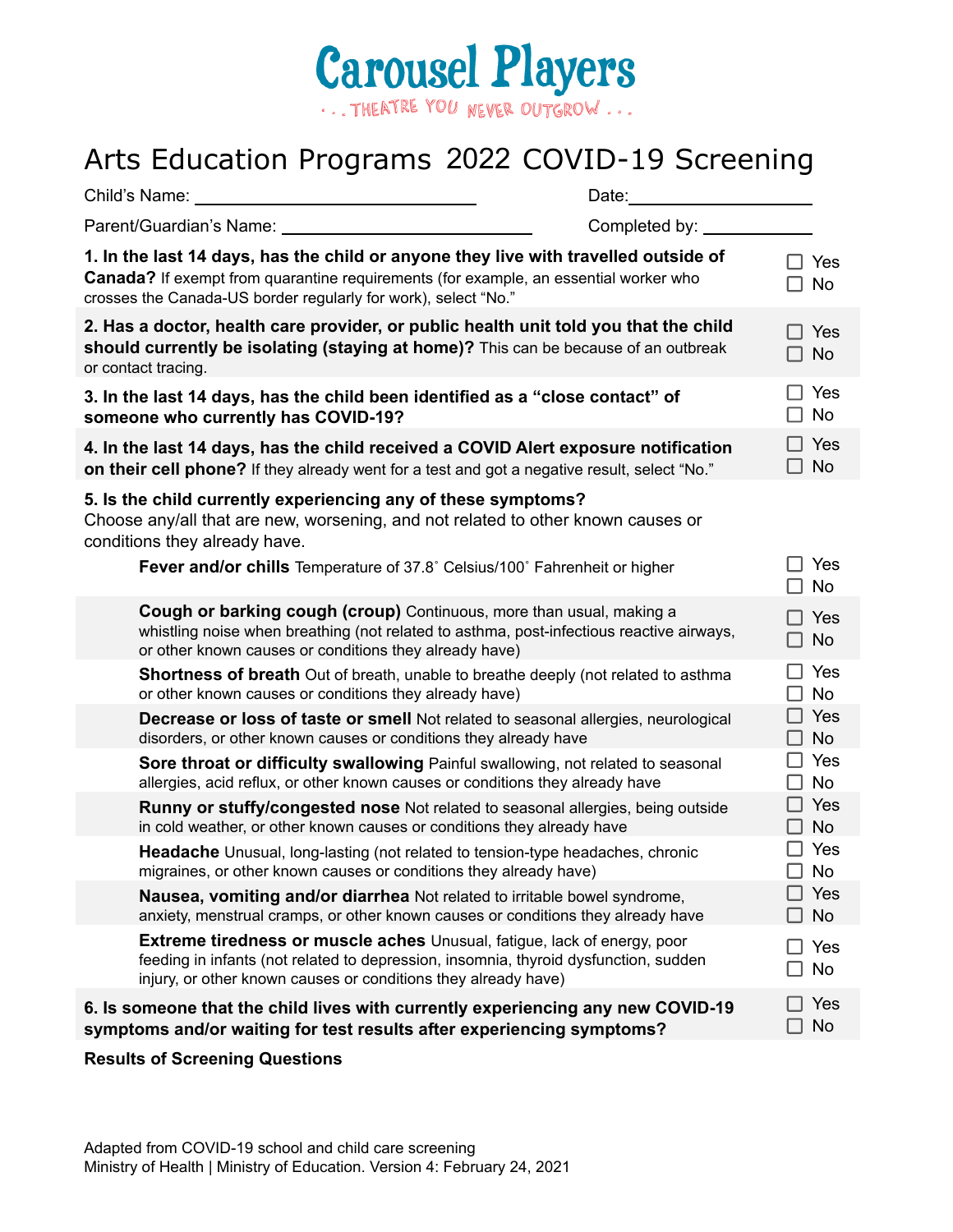## **If the parent/guardian answered "YES" to ANY of the questions, the child is not allowed to attend programs. Refer to the following to advise them as to their best course of action.**

If you answered "YES" to question 1, follow the advice of public health.

- The child must self-isolate (stay home) for 14 days and not leave except to get tested or for a medical emergency.
- If they develop symptoms or test positive, contact your local public health unit or doctor/health care provider for more advice.
- The child can return to the program after they are cleared by your local public health unit.
- Siblings or other people in your household must self-isolate (stay home) for 14 days.

If you answered "YES" to question 2 the child must self-isolate (stay home) and not leave except for a medical emergency.

- Follow the advice of public health. The child can return to the program after they are cleared by your local public health unit.
- If they develop symptoms, contact your local public health unit or doctor/health care provider for more advice.
- If you live in certain areas of the province, like Toronto, siblings and other people in your household must stay at home. This is because of local risk factors.
- If you live in other areas of Ontario, siblings and other people in your household can go to school, child care or work, but must not leave the home for other non-essential reasons. Ask your program for more information.

If you answered "YES" to question 3, talk with a doctor/health care provider to get advice or an assessment, including if they need a COVID-19 test.

- The child must self-isolate (stay home) for 14 days and not leave except to get tested or for a medical emergency. The child can return to the program after 14 days, even if they get a negative test result.
- If they develop symptoms or test positive, contact your local public health unit or doctor/health care provider for more advice.
- If you live in certain areas of the province, like Toronto, siblings and other people in your household must stay at home. This is because of local risk factors.
- If you live in other areas of Ontario, siblings and other people in your household can go to school, child care or work, but must not leave the home for other non-essential reasons. Ask your program for more information.

If you answered "YES" to question 4:

- The child must self-isolate (stay home) and not leave except for a medical emergency.
- Visit an assessment centre to get them a COVID-19 test.
- If they test negative (they do not have the virus), they can return to the program.
- If they test positive (they have the virus), they can return only after they are cleared by your local public health unit.
- If they develop symptoms, contact your local public health unit or doctor/health care provider for more advice.
- Siblings or other people in your household can go to school, child care or work, but must not leave the home for other, non-essential reasons until the individual who got the COVID alert tests negative, or is cleared by your local public health unit.